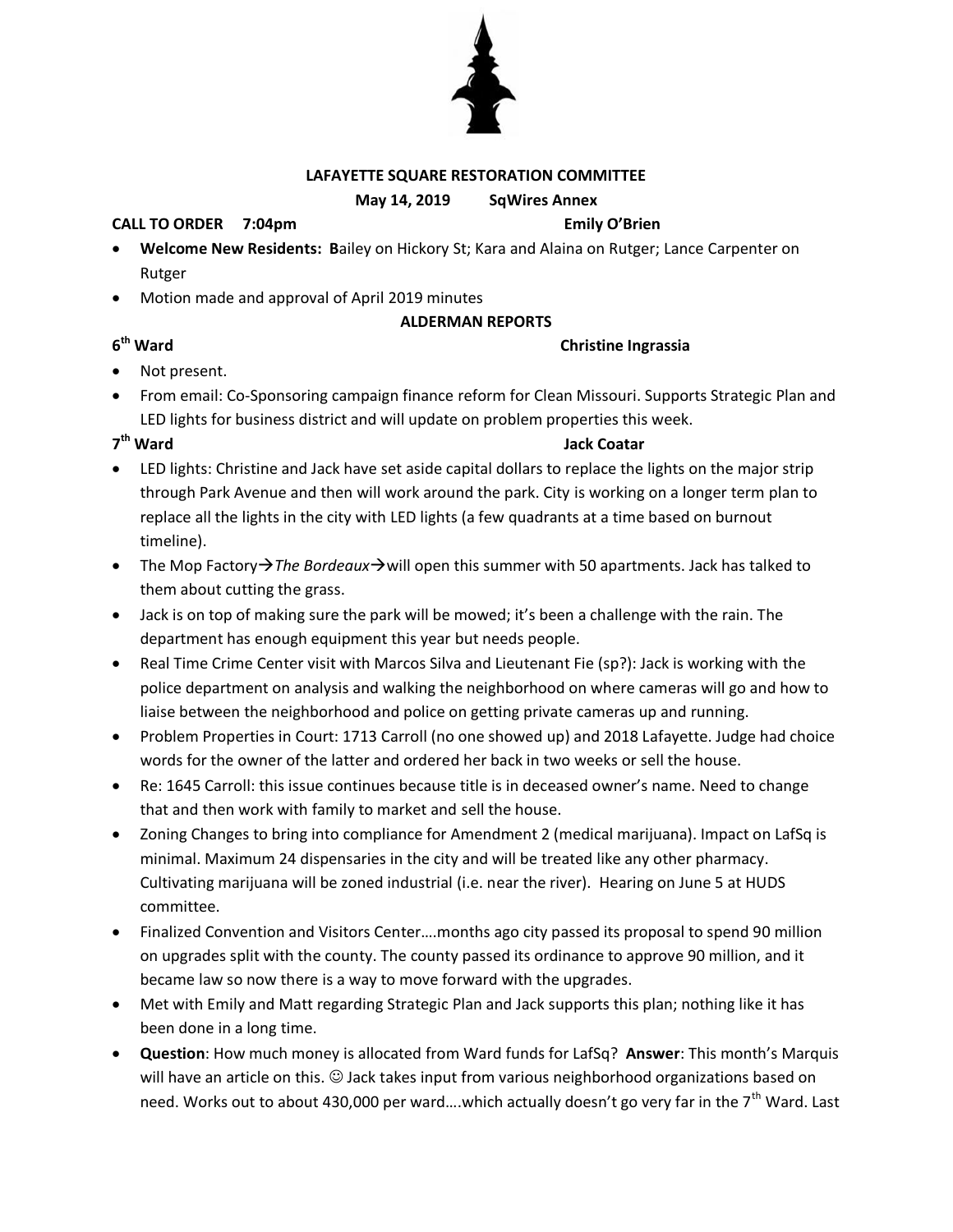year in LafSq, we set aside \$100K for cameras (still there) and \$50-60K for capital improvements in the Square. This fiscal year starting July 1 will see a need for paving a lot of streets, especially downtown.

- **Question**: Will the gas company pave before the paving? (Hahahahahah!) **Answer**: Jack hopes so.
- **Question**: Any plans with Chouteau's Landing by the river? **Answer**: There are developers looking around….may be an investment for "opportunity zones," which includes lots of riverfront from the Arch to the north. It's being marketed nationally.

#### **GUEST SPEAKER**

### **Assessor's Office Michael Dauphin/Caroline Brethauer**

- **Full Presentation Here[: https://www.stlouis](https://www.stlouis-mo.gov/government/departments/assessor/reassessment.cfm)[mo.gov/government/departments/assessor/reassessment.cfm](https://www.stlouis-mo.gov/government/departments/assessor/reassessment.cfm)**
- Michael started in November. Caroline is the statistician.
- Properties are reassessed every 2 years. Sent out 90k letters to people whose property values went up. If your property stayed the same or decreased, you won't receive anything.
- **What are the appraisers look at?** Size of lot, finished basement, age of house, condition, livable square footage, # bathrooms, etc. The Assessor's Office has to use records (i.e. building permits) and doesn't know exactly what's INSIDE your home.
- **What happens after your property is reviewed?** The estimated value is compared to neighborhood sales to align it with the market.
- **What are sales doing in the city?** What about in your neighborhood? Average sale price of a single family house across the city compared to Lafayette Square neighborhood.  $\rightarrow$  LafSq is doing better than the city as a whole.
- **What happened to values in the past?** The market/prices have been coming back up. Since 2013
- **Where do your taxes go?** School district gets the most—60%. City gets less than 20%. Then the zoo, community health, community colleges, etc. ).
- **What's changing at the Assessor's Office?** Voters approved a bond measure allocating 2.5 million for ultramodern updates, such as digitizing paper plat maps, and upgrading computer systems for personal property and real estate (coming in 2020)
- **Appealing:** The office WANTS to get it right. *You can appeal*, and it's a fair process. The best thing you can do if you have an issue is providing a recent appraisal because it's a detailed an objective report on your home. If you DON'T have that, you can come to the office and provide photographs or other information to the office's appraiser. Following an appeal, the disagreement would go to a board of volunteer citizens who would decide.
- **Michael Dauphin:** [zasr@stlouis-mo.gov](mailto:zasr@stlouis-mo.gov)
- **Question:** How do you get an appraisal? **Answer**: You would have to pay to do that. It's about \$300- 450. You absolutely don't have to have that though; you can use the office's appraiser.
- **Question:** How recent of an appraisal would work? **Answer**: Ideally within the last year, but if it's in the last two years, bring it.
- **Question:** Is there a limit on how much the office can raise it? (homeowner with 150% increase) **Answer**: No…there is no limit on the percentage increase. An increase that high likely has to do with abatement.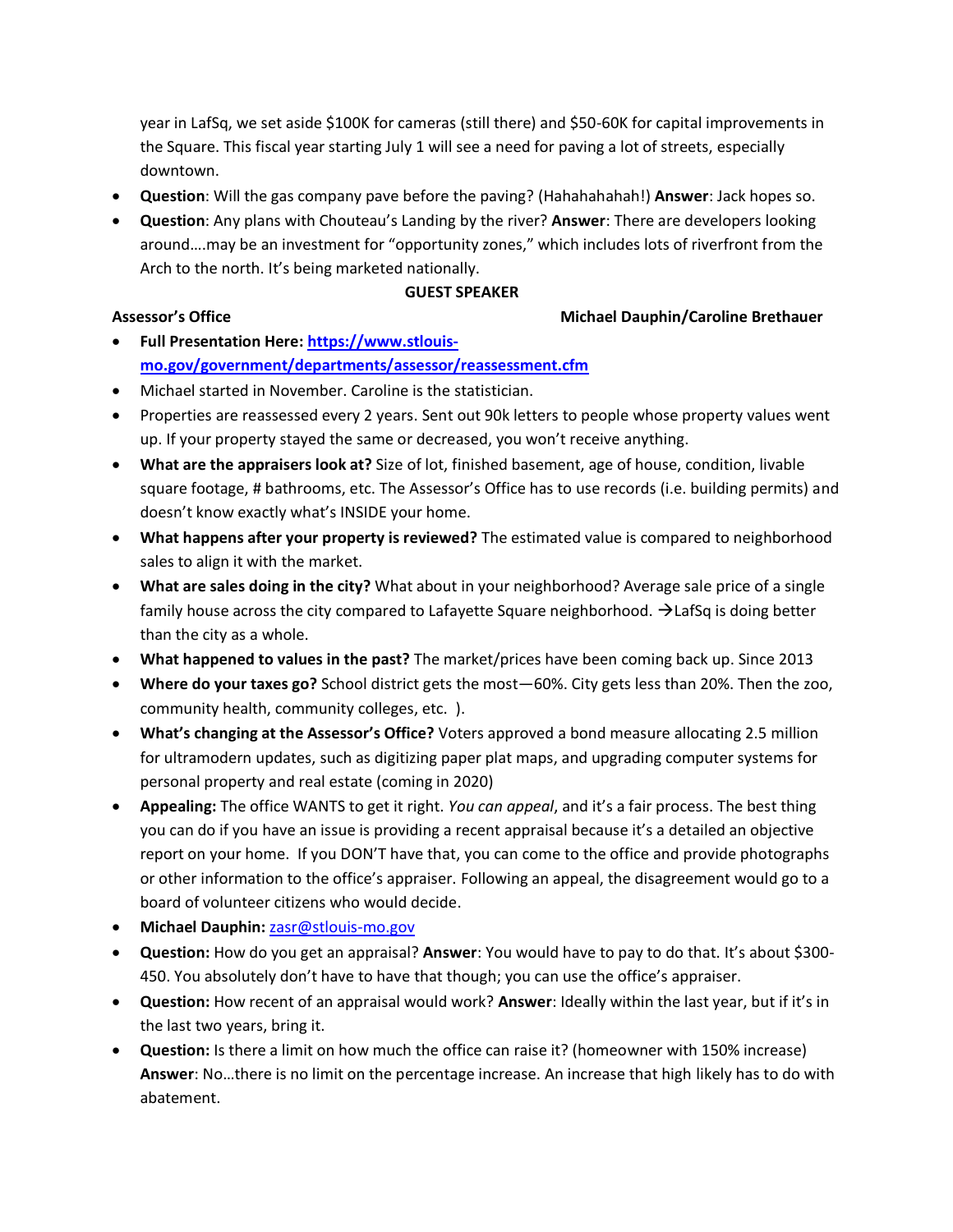### **REPORTS**

### **3rd District Officer Sherdon Douglas**

- Not present.
- From email: There were 4 crimes in April: a robbery, an unlawful use of a weapon, and 2 larcenies. No one was injured.

## **Block Captains/Safety David Visintainer**

- Summary of the last year: April of 2018 vs 2019: *Decrease from 12 to 5 incidents*. Year to date for 2019 vs 2018: *Decrease of 33% for the neighborhood*.
- Additional Incident Details:
	- $\circ$  Officer Sherdon's April stats didn't include the 3 additional incidents in the east part of the neighborhood classified as "Clinton Peabody."
	- $\circ$  2 incidents were 20 minutes apart—an assault followed by a car theft. Maybe related?
- April 17: Met with Real Time Crime Center (same meeting referred to by Jack Coatar)
	- o Waiting to get feedback from Police Department.
	- $\circ$  In the past, had been stymied by areas controlled by state, which weren't allowed to have cameras.  $\rightarrow$  This has been worked out. There is red tape with permits, but it's now possible!
	- $\circ$  Now have ability to connect private camera systems with their center. May be something that the business district, large buildings, and perhaps homeowners will be interested in.

### **Problem Properties Kyle**

- Alderman Coatar gave a good summary of the municipal court hearing.
- 1713 Carroll owner didn't show up….that means there is a warrant!
- 2018 Lafayette Property: Hearing was reset to June 12. The violations are \$10-12K. The judge was firm but gave her a few more weeks to figure it out. The judge stressed that yard maintenance is not a one-time fix.  $\circledcirc$  There isn't a clear end...but there comes a point when the city is allowed to enter the property, bring it up to code, and bill the homeowner.
- In order to look up a violation in our neighborhood, you need a lot of details: the name of owner and DOB; case ticket and number; their court date and name (most popular for the Problem Properties Team); for an abandoned car you need VIN #, registered state, and owner name, and date that police filed.
- **New Problem Properties Email: Secure Emproperties@gmail.com** Will be able to keep all the documentation (photos, letters, emails, etc.) in one place and share easily.
- When Ron started the committee there were 50-60 problem properties; currently there are 12.
- **Question**: Will new tax assessments be helpful? **Answer**: Yes, but it's more the market price versus the taxable value.

### **COMMITTEE REPORTS**

### **Strategic Plan LSRC/LPC/LSAC**

 Volunteer committee has been meeting for 16 months. All meetings have been open to anyone. Steady members have included: Emily O'Brien, Matt Negri, Linda Weiner, Rachel Witte, Bill Odell, Tom Dahms (LPC), Bethany Budde (LSBA), John Weston (Arts Council).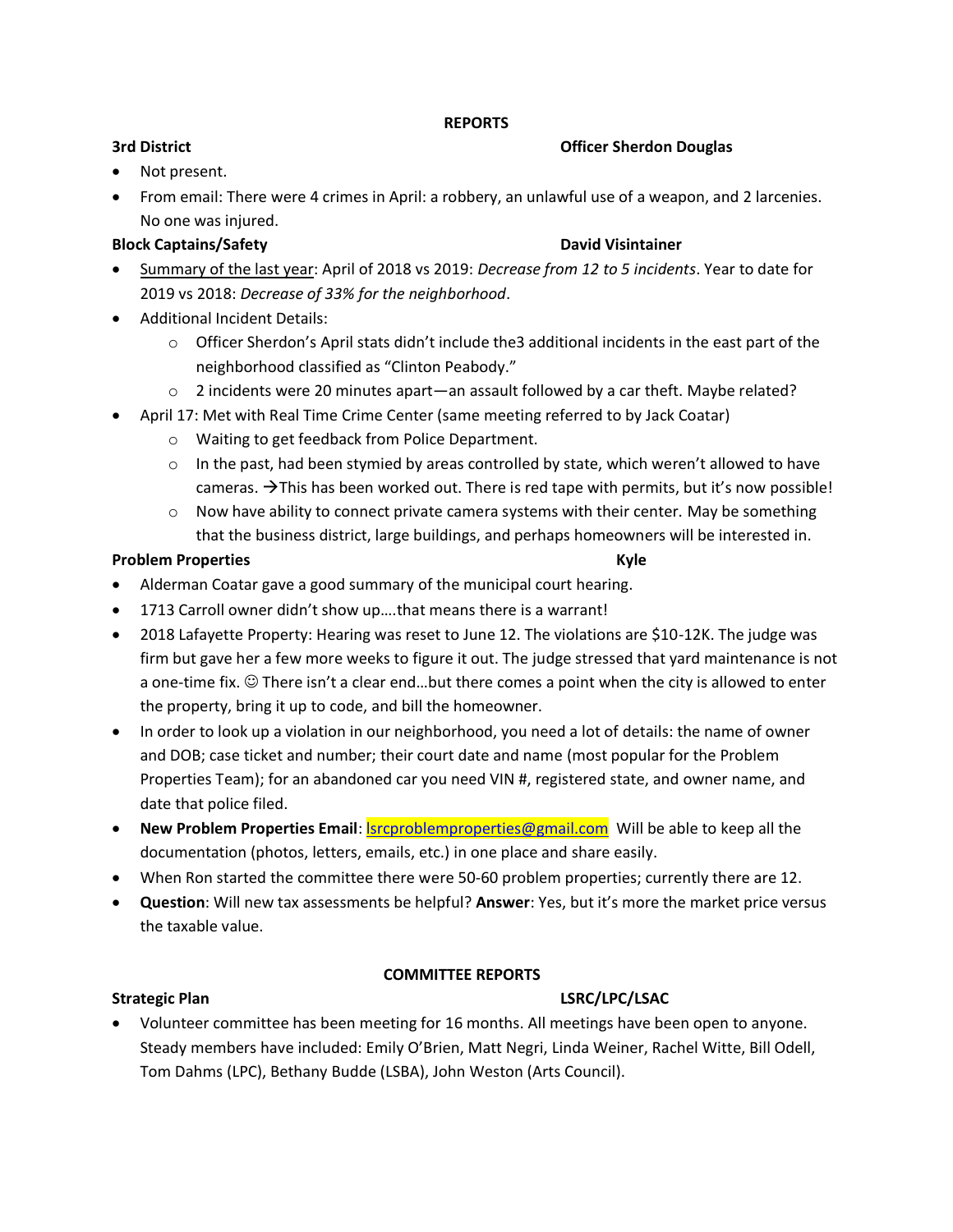- The neighborhood currently does not have a plan, and the dmeogrpahcis of the neighborhood have changed dramatically in the last 5 years. We need to know what everyone in the neighborhood wants—new residents, old residents, dog walkers, moms group, renters, owners, etc. We need to know how to progress in this neighborhood.
- Back in February, RFQ's (Request for Qualification) were sent out. Six offers came back. 5 out of 6 were asked to send an RFP (Request for Proposal)—how would they conduct a Strategic Plan. 2 of the 5 were outstanding, but 1 stood out as incredible: Shockey Consulting.
- The LSRC has already set aside and budgeted for 20K. Tonight asking for UP TO another 20K for this strategic plan.
- Rachel Witte: LafSq resident; Executive Director for the Community \_\_\_\_\_ in South Grand. Oversaw the transformation. One of the keys to success was the subcontractor that created the strategic plan, which guided.
	- $\circ$  The firm has a background in public administration, public police, planning, and finance.
	- $\circ$  We are a very advanced neighborhood, but we are at the point as a community where we need someone to guide us in the process.
	- $\circ$  Their cost is so much more because they will be the 3<sup>rd</sup> party disinterested interviewers.
		- We could do it for 20K, BUT….dozens and dozens of residents would have to be involved in the data collection process.
		- **They want to meet with all the stakeholders. We have a lot of opinions in this** neighborhood, and the firm wants to hear all of them. they don't want to just email everyone.
		- This consulting firm also had the best and most experienced financial guide who can help the neighborhood come up with reasonable, coordinated strategies for fundraising.
- **Question**: Many strategic plans tell you what to do but not how to do it. What is their plan? **Answer**: This firm's plan referred to historical (house tour) fundraising and provided an implementation plan.
- **Question**: Beyond the funding aspect, what other things would this plan entail? **Answer**: It's focused on what do ALL the stakeholders want. The firm mentioned, "When you put out a neighborhood sign for a meeting, you know who is going to be there." The firm wants to find all the other voices, too.
- **Comment**: At least 3 of the proposals gave examples of neighborhoods that were failing, and the firm was trying to "save" a neighborhood. LafSq is in a much different position. We're trying to build on what we already have and improve the neighborhood to what it's going to look like in 10 years. Shockey took that into consideration.
- Right now, our only major funding source is House Tours. For major projects such as the park fence, the Bandstand, etc., we do not currently have the fundraising capability for that.
- **Question**: Can we see the proposal? **Answer**: Yes, the plan can be shared…
- **Motion Made to Approve and seconded.... MOTION PASSED.**
- **Next Steps:** Sign contract and work out the timeline!
- **Question:** What is the timeline? **Answer**: May December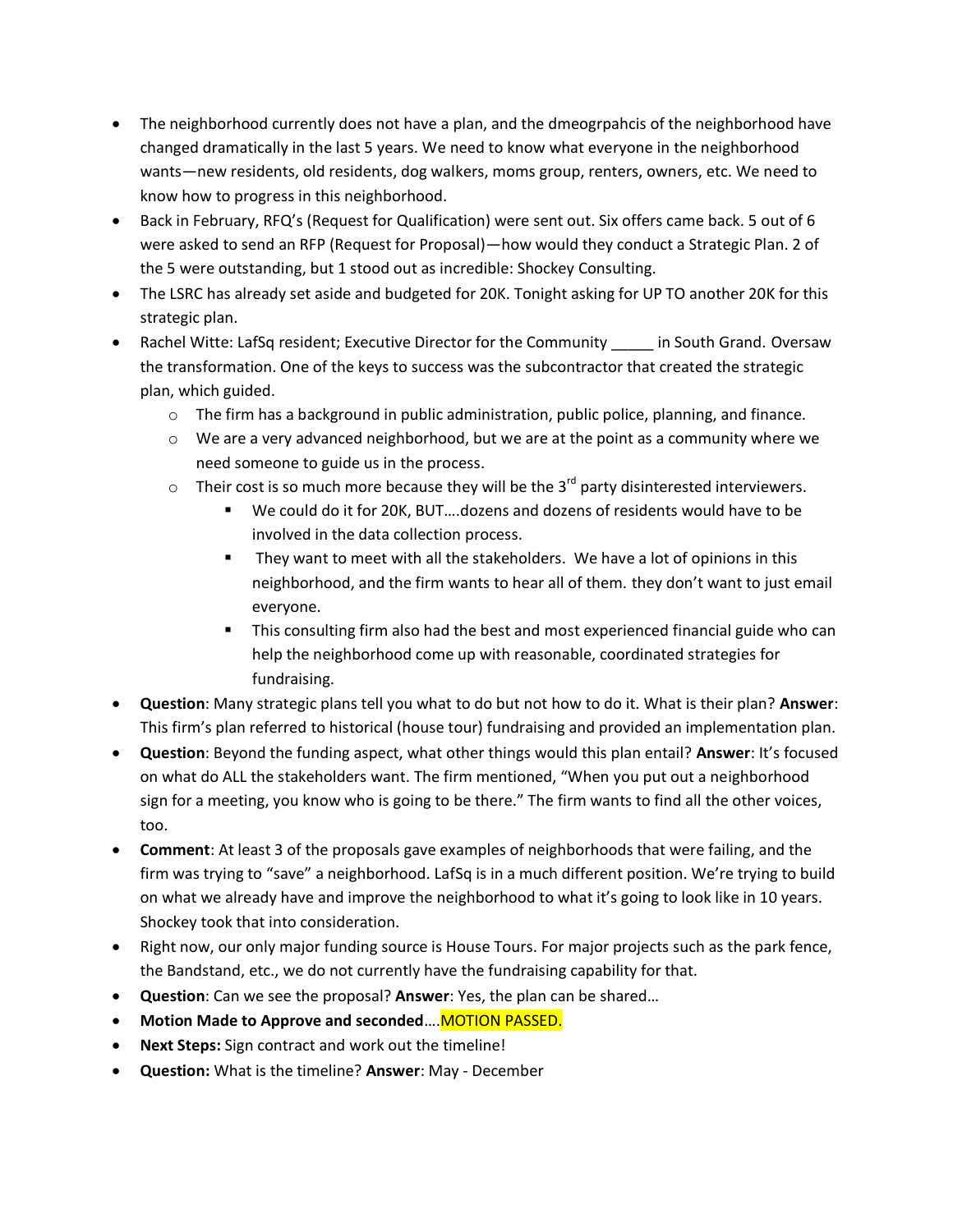# **House Tour Pat Jones**

- Wonderful tour posters to distribute.
- Phil Lamczyk: WE NEED VOLUNTEERS!!! Only at 36%.
- $\bullet$  Dick Stockmann: We have a strong theme for this 50<sup>th</sup> tour: "Lafayette Square saved a place for you." (borrowed with permission from a National Trust motto) We want to celebrate and educate about the Square. There will be an insert in the upcoming Marquis with a brief but specific history and a map that accurately shows the houses that have been rehabbed, places where new places have been built, and houses that have been saved from destruction.

## **Capital Improvements Linda Pallman**

- Next Meeting: Thursday May 16 @7pm @Park House.
- New Street Signs...unfortunately won't be coming before House Tour.  $\odot$  Taking a loooooong time to work out the permits with the city.

### **LSBA Bethany Budde**

• Not present.

- Meetings are 3<sup>rd</sup> Tuesday of the month @ Park House
- Upcoming: Preview of streetscape view on Hickory Street, formally known as Sherwood Forest, with 12-14 homes.

 Email Christina with any corrections to Marquis or website list of members. [membership@lafayettesquare.org](mailto:membership@lafayettesquare.org)

### **Beautification Linda Weiner**

Saturday 5/18: Marigold planting on Park Ave medians.

## **Community Affairs Community Affairs Community Affairs**

- Resident Directory
	- $\circ$  Floyd has kept this project going and is not doing it anymore. No one else has stepped up to take that on. ... THANK YOU TO MOLLY AND JEREMY FOR STEPPING UP!
	- o There has been discussion about digitizing the directory….it could be password protected.

- House Tour Sales: 28K to date after sponsorship.
- 285K in the bank; 145K is spoken for…+ an additional 20K for Strategic Plan.
- [treasurer@lafayettesquare.org](mailto:treasurer@lafayettesquare.org)

# **NEIGHBORHOOD ORGANIZATIONAL REPORTS**

# Lafayette Park Conservancy **Ward Buckner**

- The conservancy is opening and locking the restrooms.
- Looking to hire someone at \$15/hr to work in the park, removing debris, etc.

# **Lafayette Square Arts Council**

Not present.

# **ADJOURN:** 8:38pm **AFTER-MEETING SOCIAL: Thank you, Sqwires!**

## **Treasurer Clark Affholder**

## **Development Phil Lamczyk/Suzanne Sessions**

## **Membership Christina Ryan**